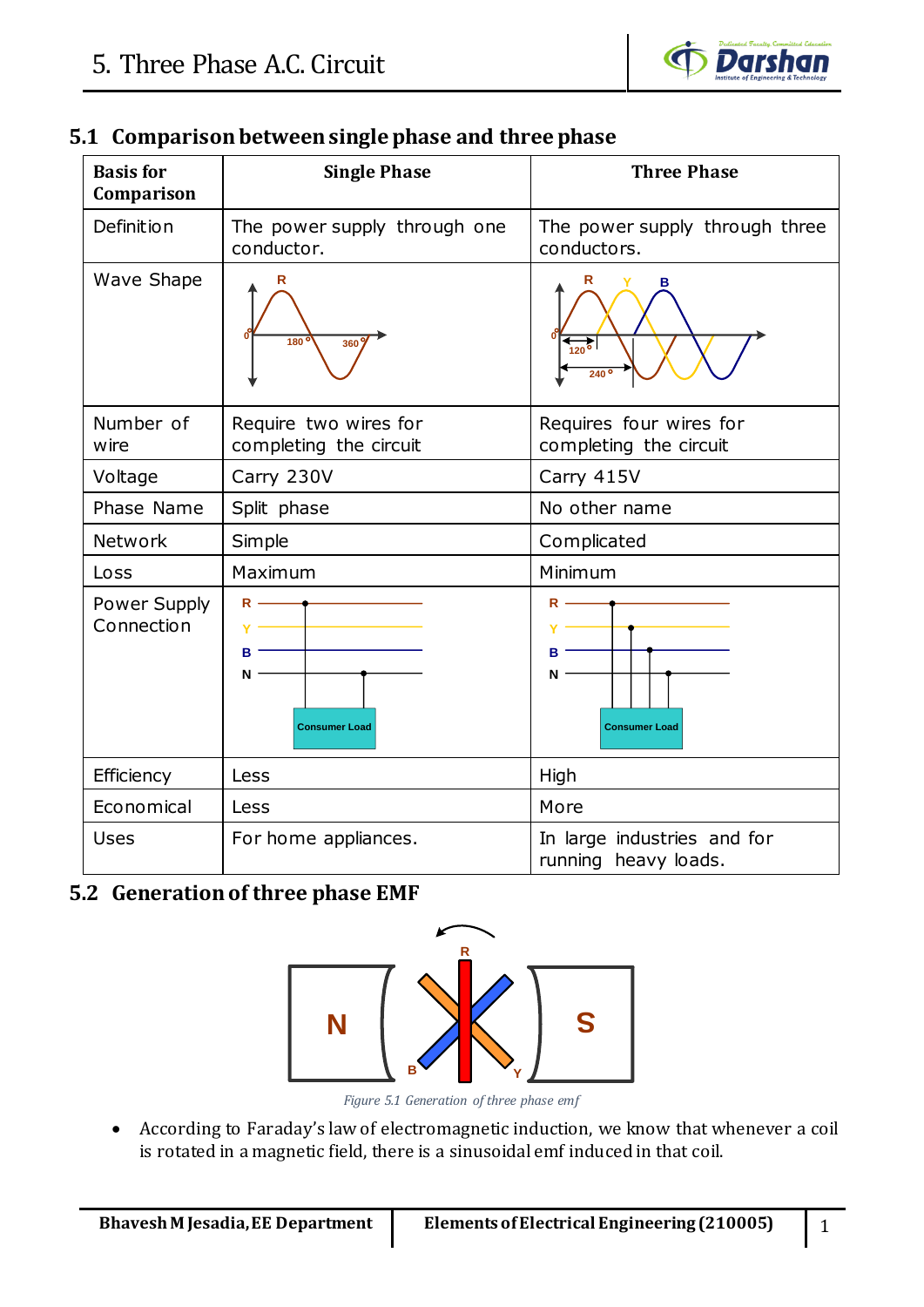

- Now, we consider 3 coil  $C_1(R\text{-phase})$ ,  $C_2(Y\text{-phase})$  and  $C_3(B\text{-phase})$ , which are displaced  $120<sup>0</sup>$  from each other on the same axis. This is shown in fig. 5.1.
- The coils are rotating in a uniform magnetic field produced by the N and S pols in the counter clockwise direction with constant angular velocity.
- According to Faraday's law, emf induced in three coils. The emf induced in these three coils will have phase difference of  $120^{\circ}$ . i.e. if the induced emf of the coil  $C_1$  has phase of 0<sup>0</sup>, then induced emf in the coil C<sub>2</sub> lags that of C<sub>1</sub> by 120<sup>0</sup> and C<sub>3</sub> lags that of C<sub>2</sub> 120<sup>0</sup>.



*Figure 5.2 Waveform of Three Phase EMF*

• Thus, we can write,

$$
e_R = E_m \sin \omega t
$$
  
\n
$$
e_Y = E_m \sin(\omega t - 120^\circ)
$$
  
\n
$$
e_B = E_m \sin(\omega t - 240^\circ)
$$

The above equation can be represented by their phasor diagram as in the Fig. 5.3.



*Figure 5.3 Phasor Diagram of Three Phase EMF*

## **5.3 Important definitions**

## ➢ **Phase Voltage**

It is defined as the voltage across either phase winding or load terminal. It is denoted by  $V_{ph}$ . Phase voltage V<sub>RN</sub>, V<sub>YN</sub> and V<sub>BN</sub> are measured between R-N, Y-N, B-N for star connection and between R-Y, Y-B, B-R in delta connection.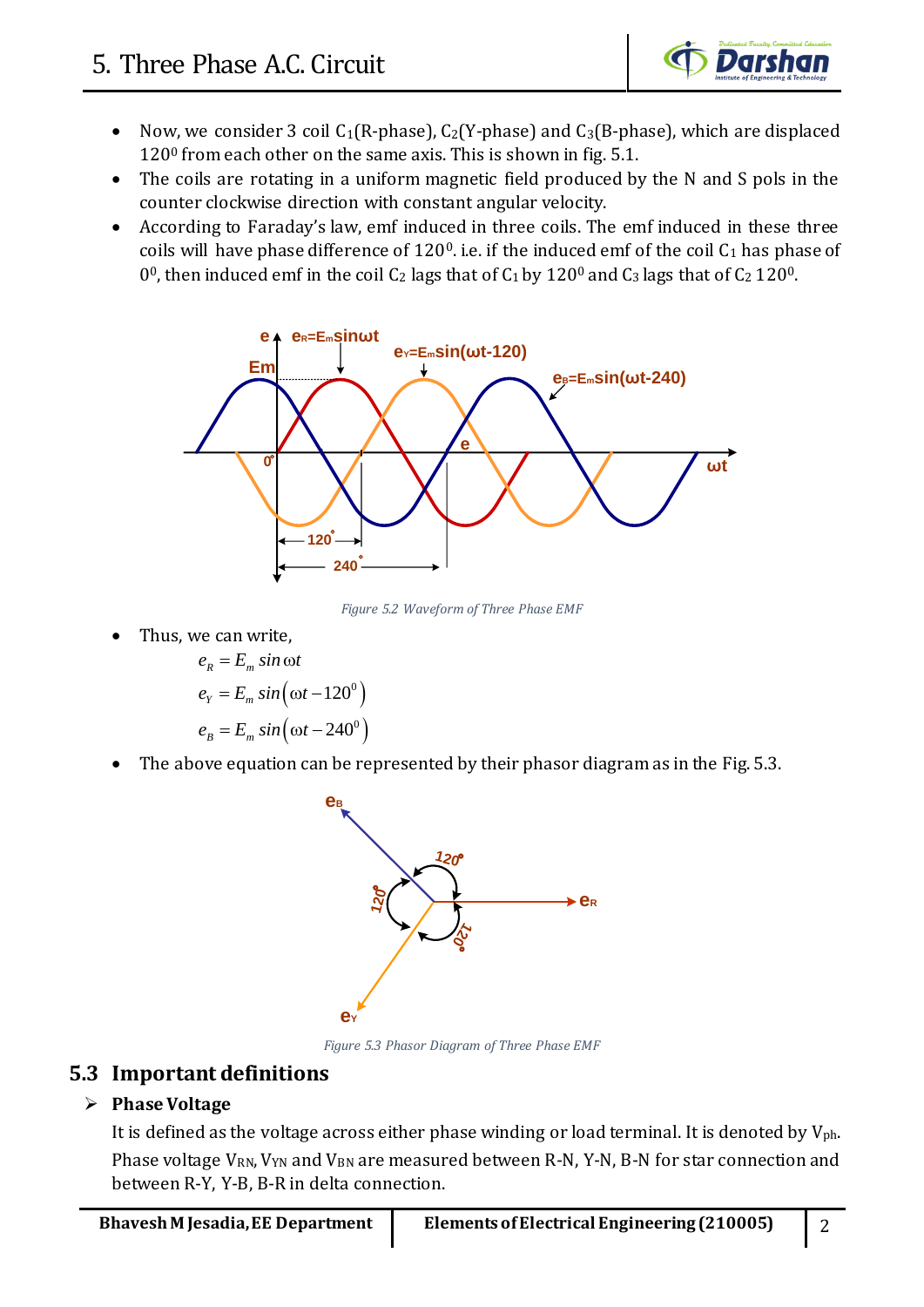

### ➢ **Line voltage**

It is defined as the voltage across any two-line terminal. It is denoted by VL.

Line voltage  $V_{RY}$ ,  $V_{YB}$ ,  $V_{BR}$  measure between R-Y, Y-B, B-R terminal for star and delta connection both.



*Figure 5.4 Three Phase Star Connection System*

*Figure 5.5 Three Phase Delta Connection System*

#### ➢ **Phase current**

It is defined as the current flowing through each phase winding or load. It is denoted by Iph. Phase current  $I_{R(ph)}$ ,  $I_{Y(ph)}$  and  $I_{B(Ph)}$  measured in each phase of star and delta connection. respectively.

### ➢ **Line current**

It is defined as the current flowing through each line conductor. It denoted by IL. Line current I<sub>R(line)</sub>, I<sub>Y(line)</sub>, and I<sub>B((line)</sub> are measured in each line of star and delta connection.

### ➢ **Phase sequence**

The order in which three coil emf or currents attain their peak values is called the phase sequence. It is customary to denoted the 3 phases by the three colours. i.e. red (R), yellow (Y), blue (B).

### ➢ **Balance System**

A system is said to be balance if the voltages and currents in all phase are equal in magnitude and displaced from each other by equal angles.

### ➢ **Unbalance System**

A system is said to be unbalance if the voltages and currents in all phase are unequal in magnitude and displaced from each other by unequal angles.

### ➢ **Balance load**

In this type the load in all phase are equal in magnitude. It means that the load will have the same power factor equal currents in them.

#### ➢ **Unbalance load**

In this type the load in all phase have unequal power factor and currents.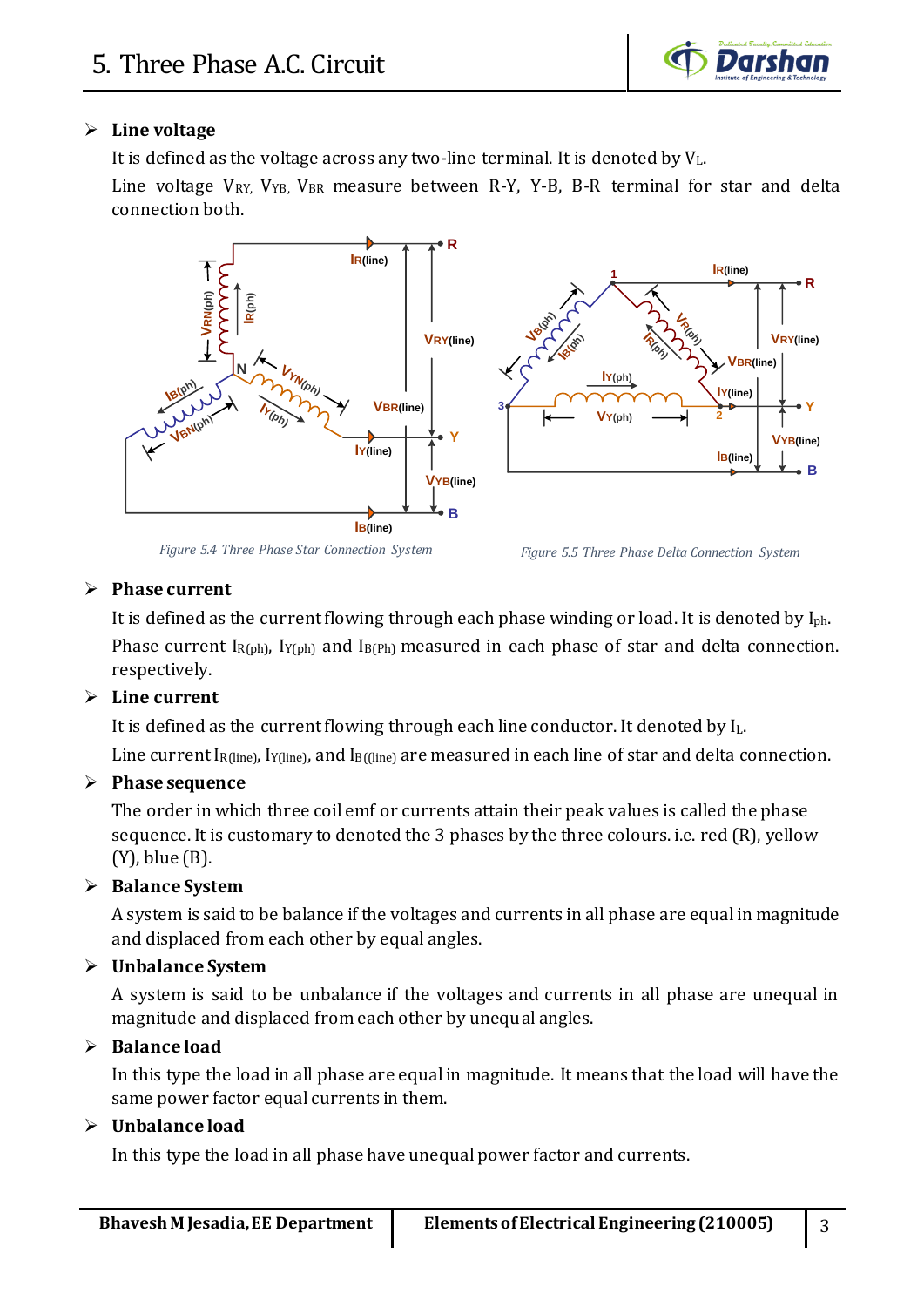

## **5.4 Relation between line and phase values for voltage and current in case of balanced delta connection.**

➢ **Delta (Δ) or Mesh connection**, starting end of one coil is connected to the finishing end of other phase coil and so on which giving a closed circuit.

### **Circuit Diagram**



*Figure 5.6 Three Phase Delta Connection*

• Let,

 $\text{Phase voltage, } V_{_{R(ph)}} = V_{_{Y(ph)}} = V_{_{B(ph)}} = V_{_{ph}}$  $\text{Line current,} I_{R(line)} = I_{Y(line)} = I_{B(line)} = I_{line}$  $\mathbf{P} \mathbf{h}$ ase current, $I_{R(ph)}=I_{\gamma(ph)}=I_{B(ph)}=I_{ph}$ Line voltage,  $V_{_{RY}}=V_{_{YB}}=V_{_{BR}}=V_{_{L}}$ 

## **Relation between line and phase voltage**

For delta connection line voltage  $V<sub>L</sub>$  and phase voltage  $V<sub>ph</sub>$  both are same.

 $V_{RY} = V_{R(ph)}$  $V_{YB} = V_{Y(ph)}$  $V_{BR} = V_{B(ph)}$  $\therefore V_L = V_{ph}$ 

Line voltage = Phase Voltage

## **Relation between line and phase current**

• For delta connection,

$$
I_{R(line)} = I_{R(ph)} - I_{B(ph)}
$$
  
\n
$$
I_{Y(line)} = I_{Y(ph)} - I_{R(ph)}
$$
  
\n
$$
I_{B(line)} = I_{B(ph)} - I_{Y(ph)}
$$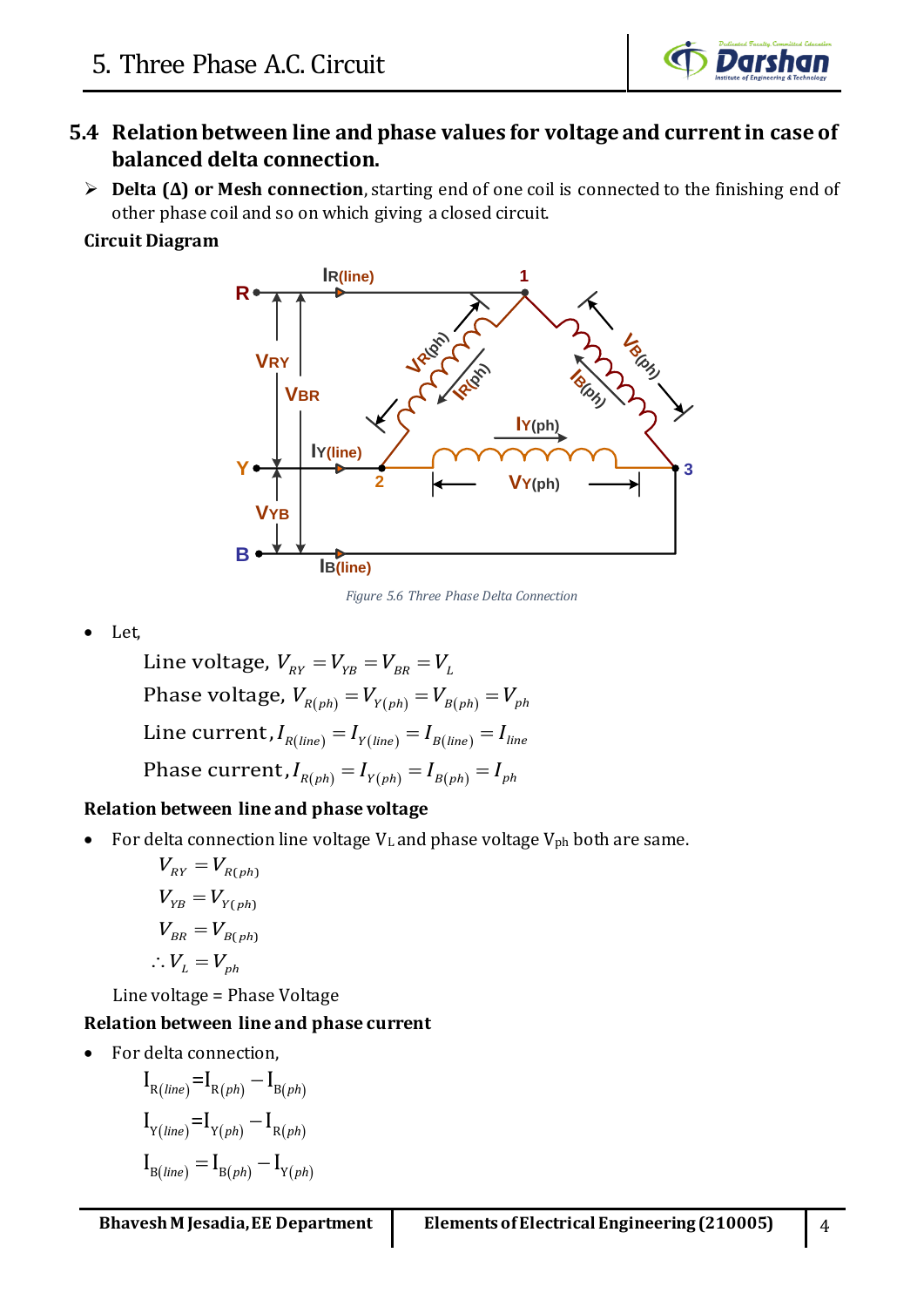

i.e. current in each line is vector difference of two of the phase currents.



*Figure 5.7 Phasor Diagram of Three Phase Delta Connection*

\n- So, considering the parallelogram formed by I<sub>R</sub> and I<sub>B</sub>.
\n- \n
$$
I_{R(line)} = \sqrt{I_{R(ph)}^2 + I_{B(ph)}^2 + 2I_{R(ph)}I_{B(ph)}\cos\theta}
$$
\n
\n- \n
$$
I_L = \sqrt{I_{ph}^2 + I_{ph}^2 + 2I_{ph}I_{ph}\cos 60^\circ}
$$
\n
\n- \n
$$
I_L = \sqrt{I_{ph}^2 + I_{ph}^2 + 2I_{ph}^2 \times \left(\frac{1}{2}\right)}
$$
\n
\n- \n
$$
I_L = \sqrt{3I_{ph}^2}
$$
\n
\n- \n
$$
I_L = \sqrt{3I_{ph}}
$$
\n
\n

- Similarly,  $I_{Y(line)} = I_{B(line)} = \sqrt{3} I_{ph}$
- Thus, in delta connection Line current =  $\sqrt{3}$  Phase current **Power**

$$
P = V_{ph}I_{ph} \cos \phi + V_{ph}I_{ph} \cos \phi + V_{ph}I_{ph} \cos \phi
$$
  
\n
$$
P = 3V_{ph}I_{ph} \cos \phi
$$
  
\n
$$
P = 3V_{L} \left(\frac{I_{L}}{\sqrt{3}}\right) \cos \phi
$$
  
\n
$$
\therefore P = \sqrt{3}V_{L}I_{L} \cos \phi
$$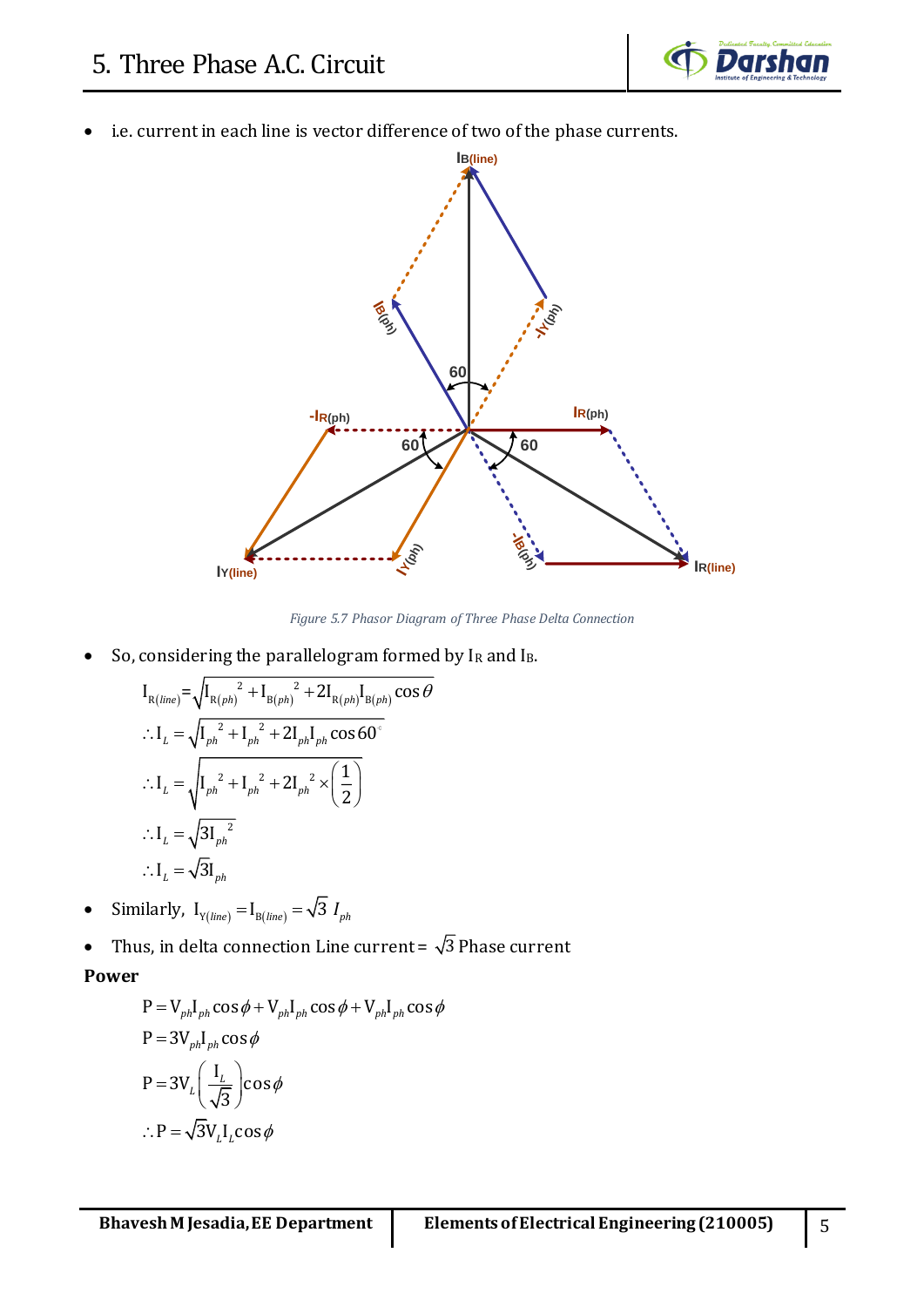

## **5.5 Relation between line and phase values for voltage and current in case of balanced star connection.**

➢ In the **Star Connection**, the similar ends (either start or finish) of the three windings are connected to a common point called star or neutral point.

## **Circuit Diagram**



*Figure 5.8 Circuit Diagram of Three Phase Star Connection*

• Let,

phase voltage,  $V_{_{R(ph)}}=V_{_{Y(ph)}}=V_{_{B(ph)}}=V_{_{ph}}$  $\lim_{R(\textit{line})}I_{R(\textit{line})} = I_{Y(\textit{line})} = I_{B(\textit{line})} = I_{\textit{line}}$ phase current,  $I_{R(ph)}^{} = I_{Y(ph)}^{} = I_{B(ph)}^{} = I_{ph}^{}$  $\lim$ e voltage,  $\textit{V}_{_{RY}} = \textit{V}_{_{BY}} = \textit{V}_{_{BR}} = \textit{V}_{_{L}}$ 

## **Relation between line and phase voltage**

• For star connection, line current  $I_L$  and phase current  $I_{ph}$  both are same.

$$
I_{R(line)} = I_{R(ph)}
$$
  
\n
$$
I_{Y(line)} = I_{Y(ph)}
$$
  
\n
$$
I_{B(line)} = I_{B(ph)}
$$
  
\n
$$
\therefore I_L = I_{ph}
$$

Line Current = Phase Current

### **Relation between line and phase voltage**

• For delta connection,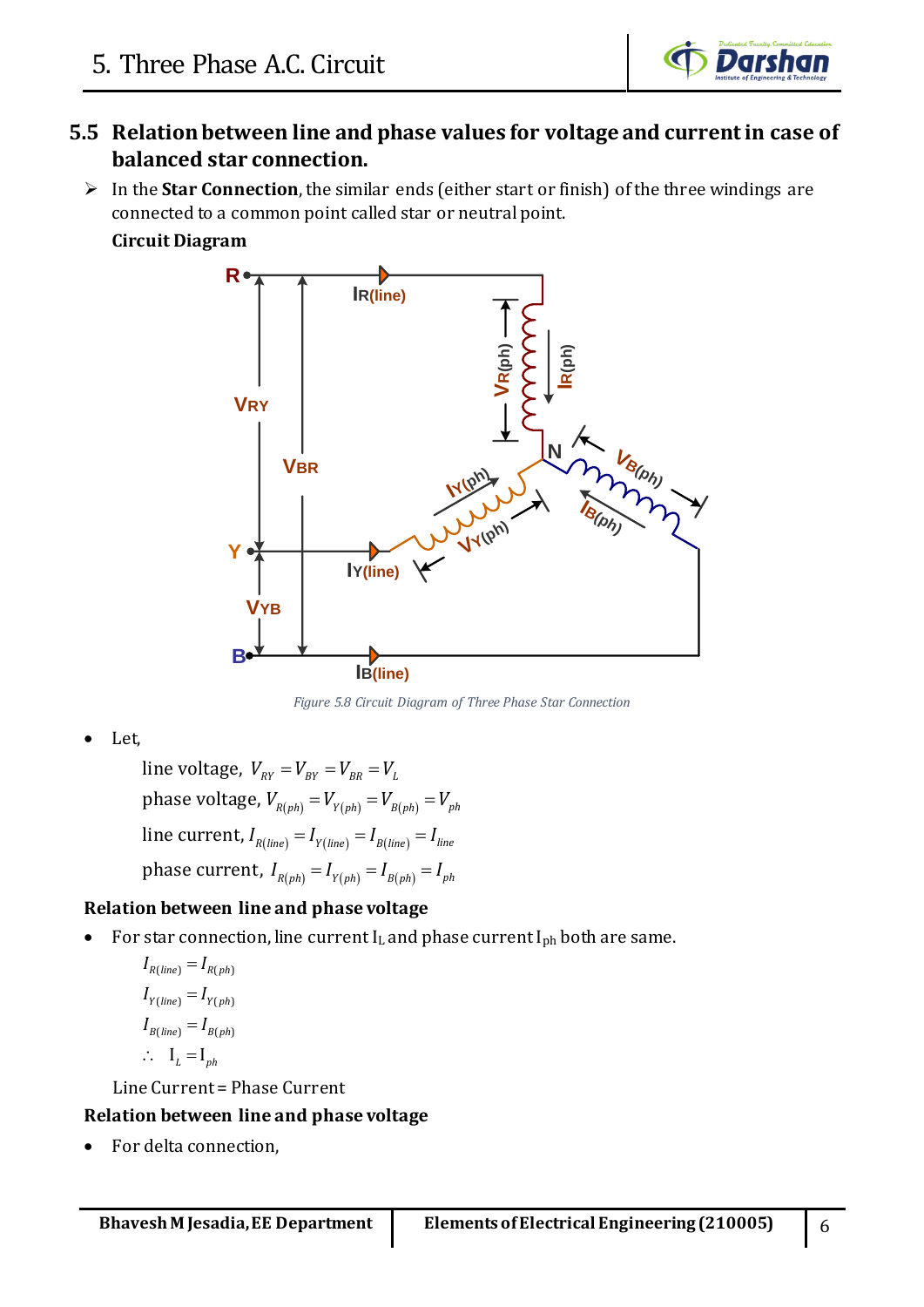

 $V_{RY} = V_{R(ph)} - V_{Y(ph)}$  $V_{YB} = V_{Y(ph)} - V_{B(ph)}$  $V_{BR} = V_{B(ph)} - V_{R(ph)}$ 

• i.e. line voltage is vector difference of two of the phase voltages. Hence,



Figure 5.9 Phasor Diagram of Three Phase Star Connection

From parallelogram,  
\n
$$
V_{RY} = \sqrt{V_{R(ph)}^2 + V_{Y(ph)}^2 + 2V_{R(ph)}V_{Y(ph)}\cos\theta}
$$
\n
$$
\therefore V_L = \sqrt{V_{ph}^2 + V_{ph}^2 + 2V_{ph}V_{ph}\cos 60^\circ}
$$
\n
$$
\therefore V_L = \sqrt{V_{ph}^2 + V_{ph}^2 + 2V_{ph}^2 \times (\frac{1}{2})}
$$
\n
$$
\therefore V_L = \sqrt{3V_{ph}^2}
$$
\n
$$
\therefore V_L = \sqrt{3}V_{ph}
$$

- Similarly,  $V_{YB} = V_{BR} = \sqrt{3} V_{ph}$
- Thus, in star connection Line voltage =  $\sqrt{3}$  Phase voltage **Power**

$$
P = V_{ph}I_{ph}\cos\phi + V_{ph}I_{ph}\cos\phi + V_{ph}I_{ph}\cos\phi
$$
  
\n
$$
P = 3V_{ph}I_{ph}\cos\phi
$$
  
\n
$$
P = 3\left(\frac{V_L}{\sqrt{3}}\right)I_L\cos\phi
$$
  
\n
$$
\therefore P = \sqrt{3}V_LI_L\cos\phi
$$

 $\ddot{\cdot}$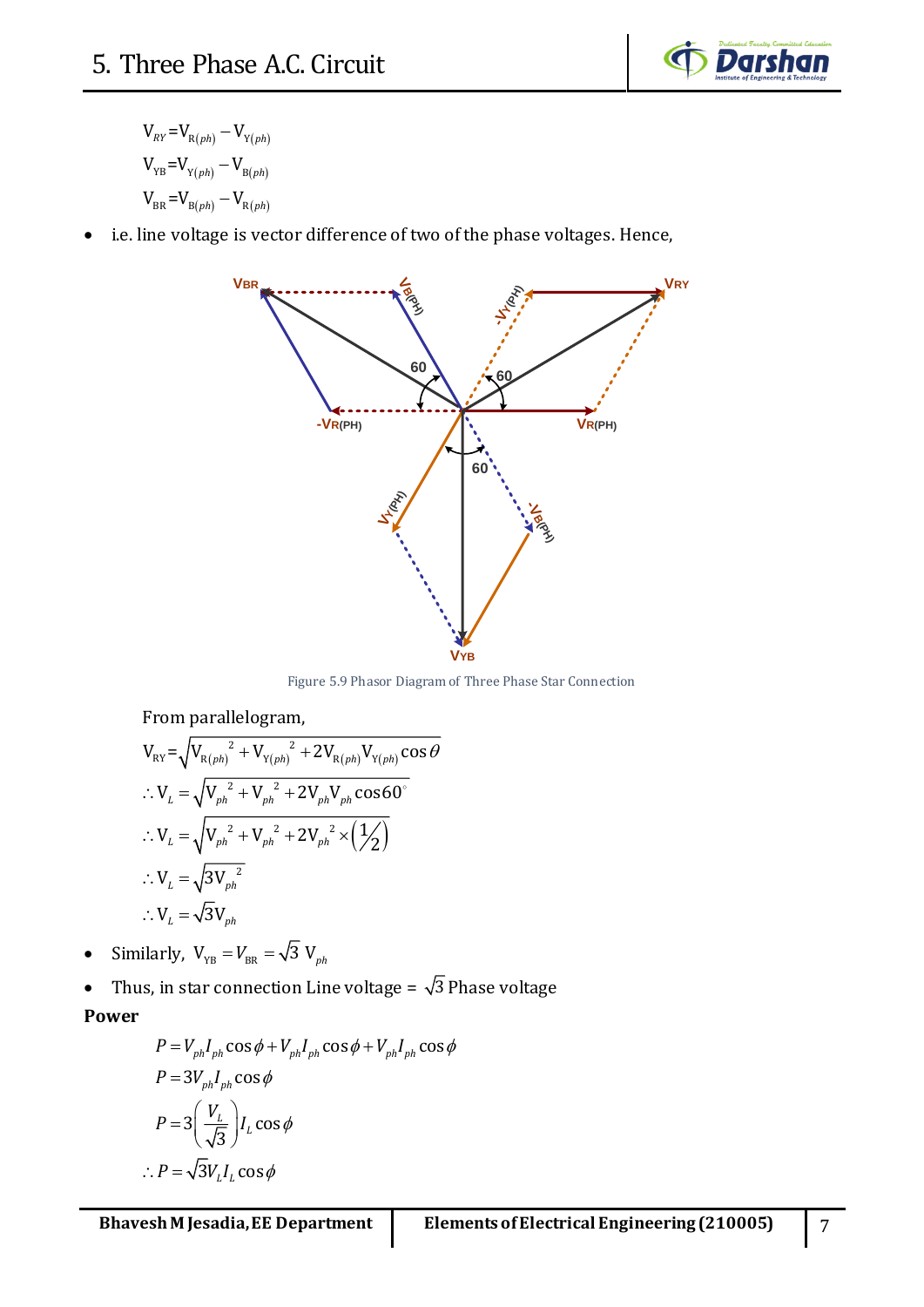

## **5.6 Measurement of power in balanced 3-phase circuit by two-watt meter method**

• This is the method for 3-phase power measurement in which sum of reading of two wattmeter gives total power of system.

#### **Circuit Diagram**



*Figure 5.10 Circuit Diagram of Power Measurement by Two-Watt Meter in Three Phase Star Connection*

• The load is considered as an inductive load and thus, the phasor diagram of the inductive load is drawn below in Fig. 5.11.



*Figure 5.11 Phasor Diagram of Power Measurement by Two-Watt Meter in Three Phase Star Connection*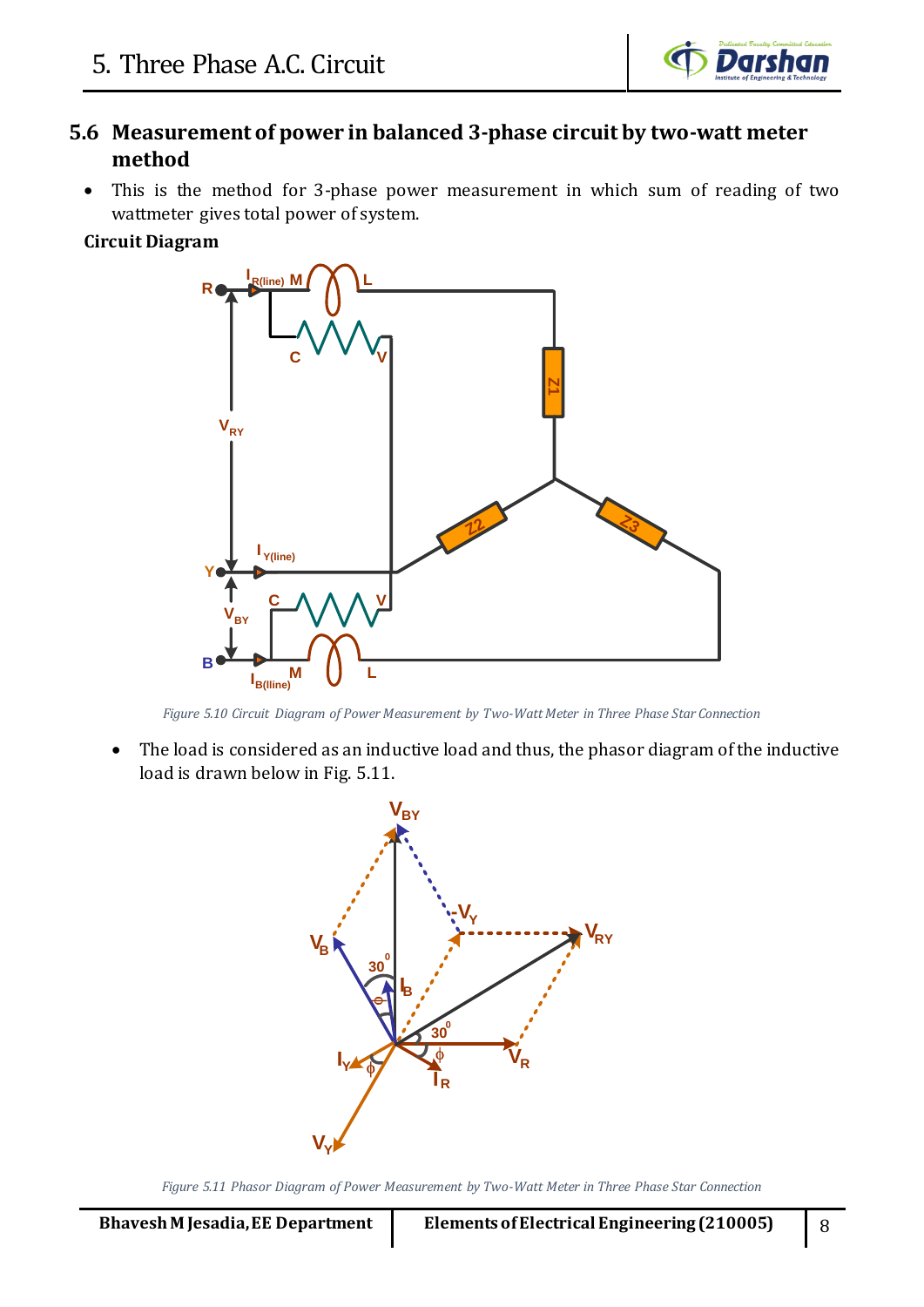

• The three voltages  $V_{RN}$ ,  $V_{YN}$  and  $V_{BN}$ , are displaced by an angle of  $120^{\circ}$  degree electrical as shown in the phasor diagram. The phase current lag behind their respective phase voltages by an angle  $\phi$ .

by an angle 
$$
\phi
$$
. The power measured by the Wattmeter, W<sub>1</sub> and W<sub>2</sub>.  
\nReading of wattmeter,  $W_1 = V_{RY}I_R \cos \phi_1 = V_L I_L \cos(30 + \phi)$   
\nReading of wattmeter,  $W_2 = V_{RY}I_R \cos \phi_2 = V_L I_L \cos(30 - \phi)$   
\nTotal power,  $P = W_1 + W_2$   
\n
$$
\therefore P = V_L I_L \cos(30 + \phi) + V_L I_L \cos(30 - \phi)
$$
\n
$$
= V_L I_L [\cos(30 + \phi) + \cos(30 - \phi)]
$$
\n
$$
= V_L I_L [\cos 30 \cos \phi + \sin 30 \sin \phi + \cos 30 \cos \phi - \sin 30 \sin \phi]
$$
\n
$$
= V_L I_L [2 \cos 30 \cos \phi]
$$
\n
$$
= V_L I_L [2 \left(\frac{\sqrt{3}}{2}\right) \cos \phi]
$$
\n
$$
= \sqrt{3} V_L I_L \cos \phi
$$

• Thus, the sum of the readings of the two wattmeter is equal to the power absorbed in a 3 phase balanced system.

#### **Determination of Power Factor from Wattmeter Readings**

• As we know that

$$
W_1 + W_2 = \sqrt{3}V_L I_L \cos \phi
$$

Now,

$$
W_1 - W_2 = V_L I_L \cos(30 + \phi) - V_L I_L \cos(30 - \phi)
$$
  
=  $V_L I_L [\cos 30 \cos \phi + \sin 30 \sin \phi - \cos 30 \cos \phi + \sin 30 \sin \phi]$   
=  $V_L I_L [2 \sin 30 \sin \phi]$   
=  $V_L I_L [2(\frac{1}{2}) \sin \phi] = V_L I_L \sin \phi$   
 $\therefore \frac{\sqrt{3}(W_1 - W_2)}{(W_1 + W_2)} = \frac{\sqrt{3}V_L I_L \sin \phi}{\sqrt{3}V_L I_L \cos \phi} = \tan \phi$   
 $\therefore \tan \phi = \frac{\sqrt{3}(W_1 - W_2)}{(W_1 + W_2)}$ 

• Power factor of load given as,

$$
\therefore \cos \phi = \cos \left( \tan^{-1} \frac{\sqrt{3}(W_1 - W_2)}{(W_1 + W_2)} \right)
$$